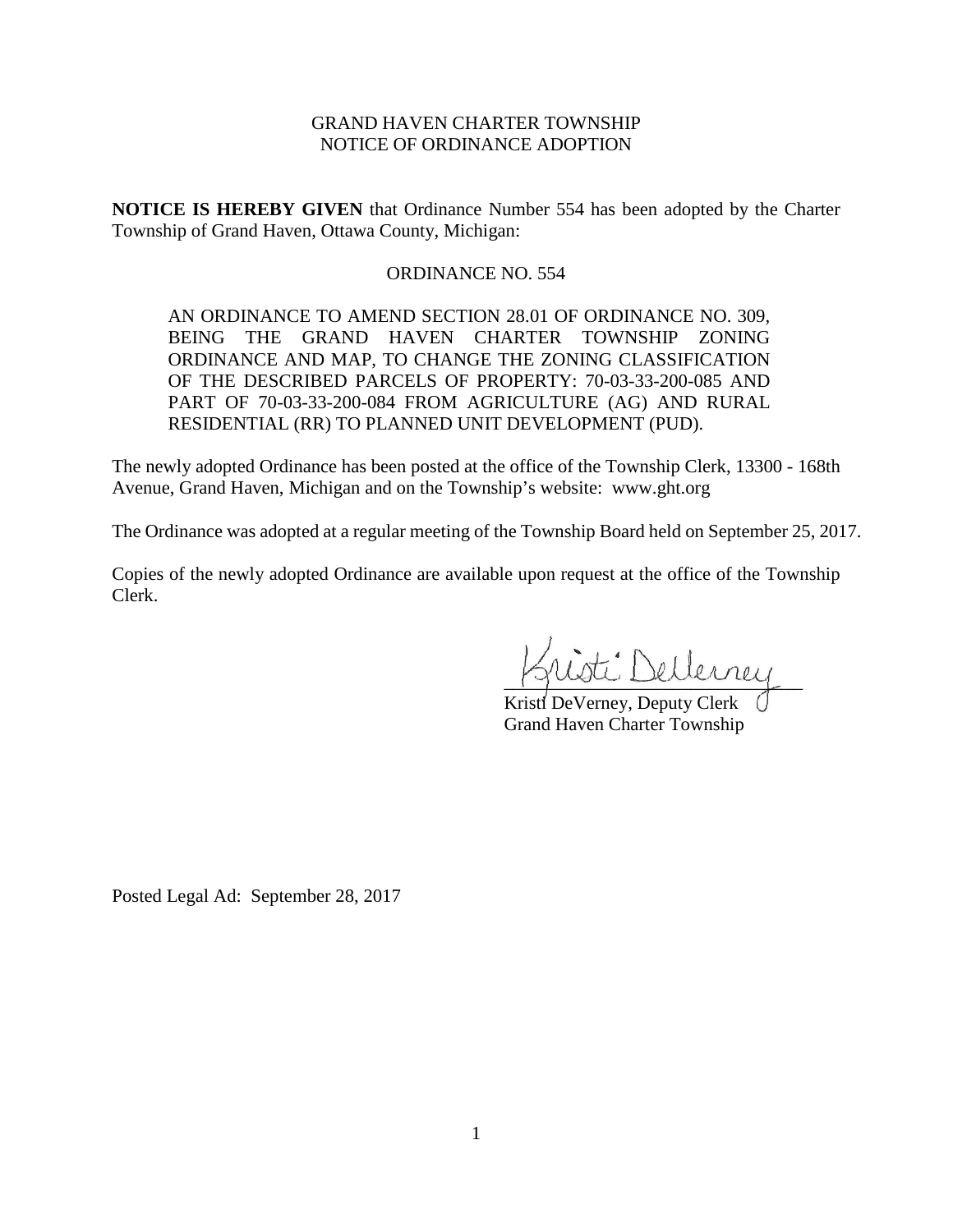### **ORDINANCE NO. 554**

#### **ZONING MAP AMENDMENT ORDINANCE**

AN ORDINANCE TO AMEND CERTAIN PORTIONS OF THE ZONING ORDINANCE AND MAP OF GRAND HAVEN CHARTER TOWNSHIP, OTTAWA COUNTY, MICHIGAN FOR THE PURPOSE OF REZONING CERTAIN LANDS FROM THE AGRICULTURE (AG) AND RURAL RESIDENTIAL (RR) DISTRICTS TO THE PLANNED UNIT DEVELOPMENT (PUD) DISTRICT.

GRAND HAVEN CHARTER TOWNSHIP, COUNTY OF OTTAWA, AND STATE OF MICHIGAN ORDAINS:

Section 1. Amendment. The Zoning Ordinance and Map of the Charter Township of Grand Haven, Ottawa County, Michigan, the map being incorporated by reference in the Zoning Ordinance for the Charter Township of Grand Haven pursuant to Chapter 3, shall be amended so that the following lands shall be rezoned from the Agriculture District (AG) and Rural Residential District (RR) to the Planned Unit Development District (PUD). The lands are in the Charter Township of Grand Haven, Ottawa County, Michigan, and are described as follows:

PARCEL NUMBER: 70-03-33-200-085 AND PART OF PARCEL NUMBER: 70-03-33-200-084

THAT PART OF THE SOUTHWEST ONE-QUARTER (SW 1/4) OF THE NORTHEAST ONE-QUARTER (NE 1/4) OF SECTION 33, TOWN 8 NORTH, RANGE 16 WEST, GRAND HAVEN TOWNSHIP, OTTAWA COUNTY, MICHIGAN, DESCRIBED AS: BEGINNING AT A POINT ON THE EAST AND WEST 1/4 LINE S89°44'11"W, 1347.52 FEET FROM THE EAST 1/4 CORNER OF SAID SECTION 33; THENCE S89°44'11"W, 734.49 FEET CONTINUING ALONG SAID 1/4 LINE; THENCE N00°15'52"W, 190.25 FEET; THENCE S89°44'11"W, 315.22 FEET; THENCE N01°13'32"W, 300.00 FEET TO THE NORTH LINE OF THE SOUTH 1/2 OF THE NORTH 1/2 OF THE SOUTH 1/2 OF SAID SOUTHWEST 1/4 OF THE NORTHEAST 1/4; THENCE N89°44'01"E, 1052.53 FEET ALONG SAID NORTH LINE TO THE EAST LINE OF SAID SOUTHWEST 1/4 OF THE NORTHEAST 1/4; THENCE S00°31'22"E, 490.28 FEET ALONG SAID EAST LINE TO THE EAST AND WEST 1/4 LINE OF SAID SECTION 33 AND THE POINT OF BEGINNING, CONTAINING 10.44 ACRES OF LAND. SUBJECT TO EASEMENTS, RESTRICTIONS AND RIGHTS OF WAY OF RECORD.

Section 2. Effective Date. This amendment to the Grand Haven Charter Township Zoning Ordinance was approved and adopted by the Township Board of Grand Haven Charter Township, Ottawa County, Michigan on September 25, 2017, after a public hearing as required pursuant to